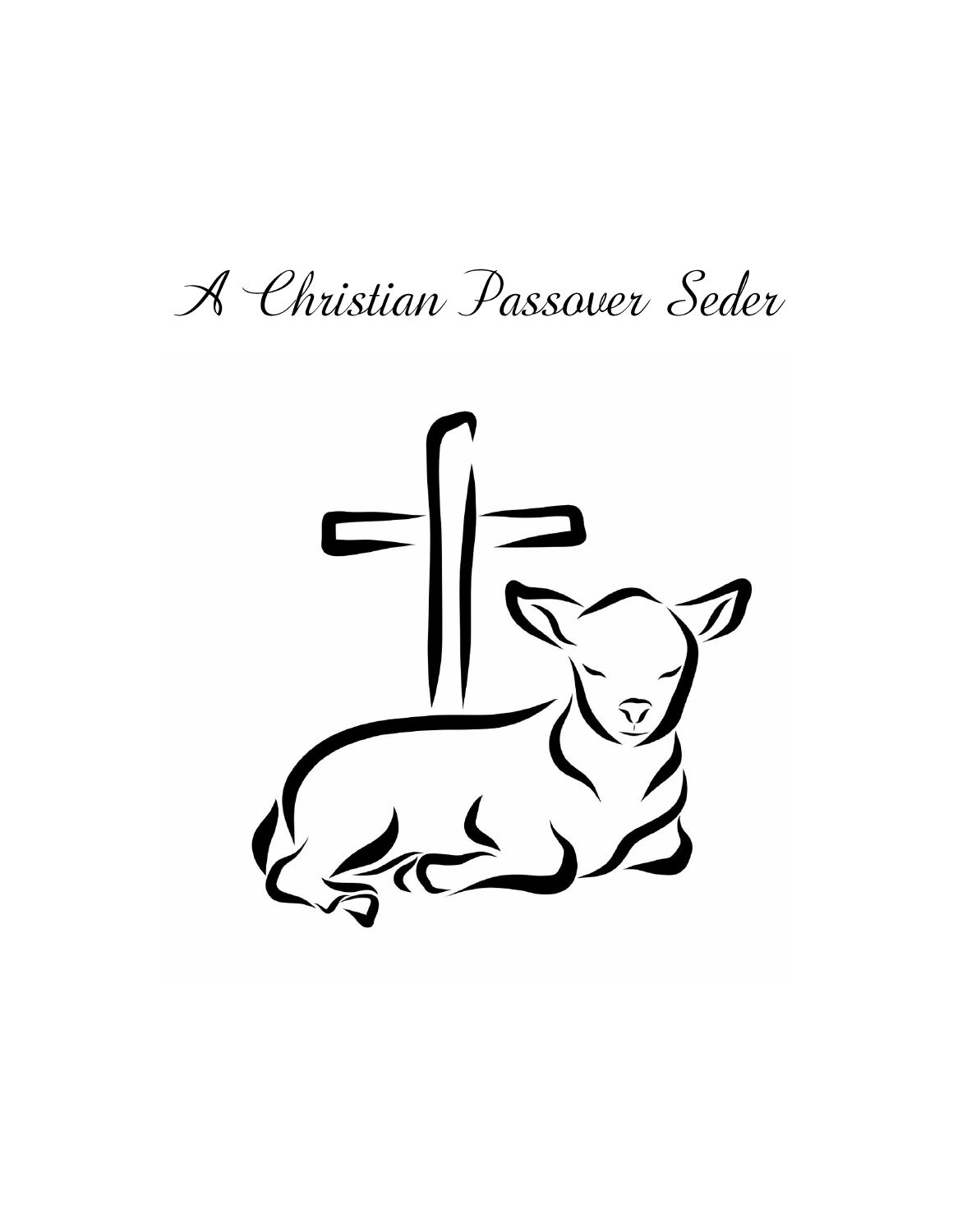Administrative suggestions--How to perform this Seder:

- Yellow highlighting is a signal for a child to ask the highlighted question. We have kids raise their hand to read the next question. This keeps them engaged and focused on the story, helps them to learn and enjoy. Blue highlighting signal everyone to read that line.
- Right-justified text are 'stage directions.' They're not meant to be read.
- We alternated readers throughout the Seder, with a leader and two adult readers having assigned parts. This successfully prevented the monotony (and burden) of one person reading the whole script. These three practiced together the week before the Seder, reading the whole script twice before the actual event.
- In our 2022 'Christian' Seder we had 7 families totaling about 30 people. We held it at on Sunday, April 10 at 4pm in a grassy backyard, with temps in the 50s and occasional wind gusts up to 30mph. (We made sure to warn people to dress warm, which they did.) Our head table had the leader, 2 readers, and Elijah's empty place. Then, we had five 6 foot tables, each with settings for 6 people. We bought 4 tables, and borrowed two tables and 30 chairs from the local American Legion.
- At the end of the Seder, we asked two fathers to responsively read the 'left' & 'right' parts. We believe this enables everyone else to focus on the message that's being spoken, rather than trying to speak the words themselves as part of a group.
- People (especially children) are frequently doing things as part of the Seder, which keeps things interesting for everyone.
- When we got to Egypt's 10 plagues, we asked for volunteers to read one of the plagues, assigning a plague number to each child or adult who raised their hand. This worked nicely, and nobody forgot their number.
- For the ceremonial lamb, we simply cut about 1 pound of Lamb roast into thin strips, sprinkled them with McCormick's Spicy Montreal Steak Seasoning, then grilled them on a BBQ grill until they were cooked medium to medium-well done. Then, we cut the strips into bite-sized cubes and refrigerated them until it was time to set the tables (the next day) for the Seder. We had six people per table, so each table got at least six cubes of roasted lamb. People raved about these delicious tasty bits.
- For the pot-luck feast we cooked two large, boneless legs of lamb in crock pots, each coated inside & out with a different spice mixture, along with potatoes, carrots, celery, and onions. We also had roasted chickens, Calypso rice, Jewish kugel casserole, mac & cheese, veggie tray, and others. Three boys enjoyed roasting kosher wieners on the campfire. One girl chose to eat mac & cheese and veggies. For desserts we had cheesecake, almond & dark chocolate cookies, baklava, eclairs, brownies, and others.
- Hosts provided gallons of Welch's grape juice, enough for everyone. A few guests brought wine, which they freely shared. During dessert, the hosts provided homemade iced tea and Starbucks 'Pike's Place' coffee.
- We gave a printed copy of this Haggadah to every person old enough to read.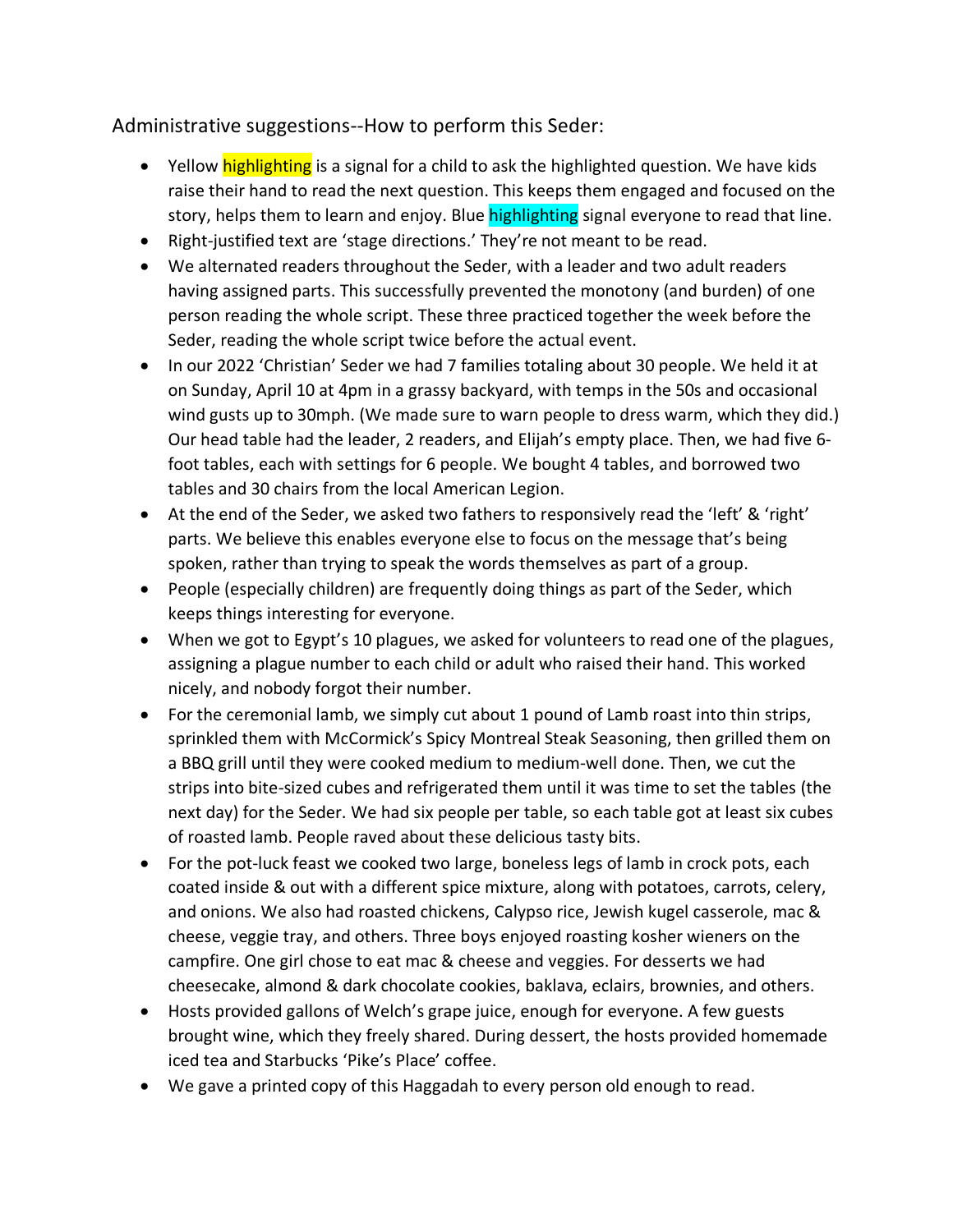## Introduction

Let us pray: Our Father in heaven, please bless us with a sense of Your presence as we celebrate this Passover Seder. Help us to understand how You deliver Your people from bondage, from ancient times up to today. Help us to respond appropriately to Your grace and love. Bless our fellowship with shalom—Your perfect peace. In Jesus' name we pray, Amen.

Welcome. Long ago, Israel's God established Passover as the first of seven festivals that He wanted His people to celebrate each year.

This Passover Seder is for adults and children of all ages. You can expect this to be a time of joyful learning, worship, and delicious feasting.

Explain that yellow highlighting is a signal for kids to ask that question.

### What is a Seder?

The Hebrew word 'Seder' simply means 'order of events.' The order of events in tonight's Seder are more than 3,400 years old.

### *The Jewish Seder*

Tonight, you'll learn about the original Passover in 1446BC, an event that included a sacrificial lamb whose blood protected the Israelites from God's judgment against the Egyptians. Every year since then, Israeli families worldwide remember this event in a Passover Seder.

A Passover Seder is traditionally celebrated in the home of one family, or a small group of families, as we're doing tonight. The father told the Passover story using symbols and object lessons to teach and entertain his children.

In Luke 22:8, Jesus sent Peter and John, saying, "Go and make preparations for us to eat the Passover." The Passover Seder we celebrate tonight will be done in basically the same order as Jesus and His disciples celebrated at the Last Supper, on the night before His crucifixion, nearly 2000 years ago.



Keeping traditional ceremonies like the Passover Seder are a big reason why the Jewish people have survived for thousands of years, while all the nations who tried to destroy them no longer exist.

### *This Christian Seder*

Tonight, in this 21<sup>st</sup> century Christian Seder, we'll learn about the historical Passover event in Egypt, and then we'll see how Jesus became the true Passover Lamb, "The Lamb of God who takes away the sins of the world."

Finally, we'll see our Lamb of God's current, heavenly position, as we look forward to His return as the King of kings over all nations.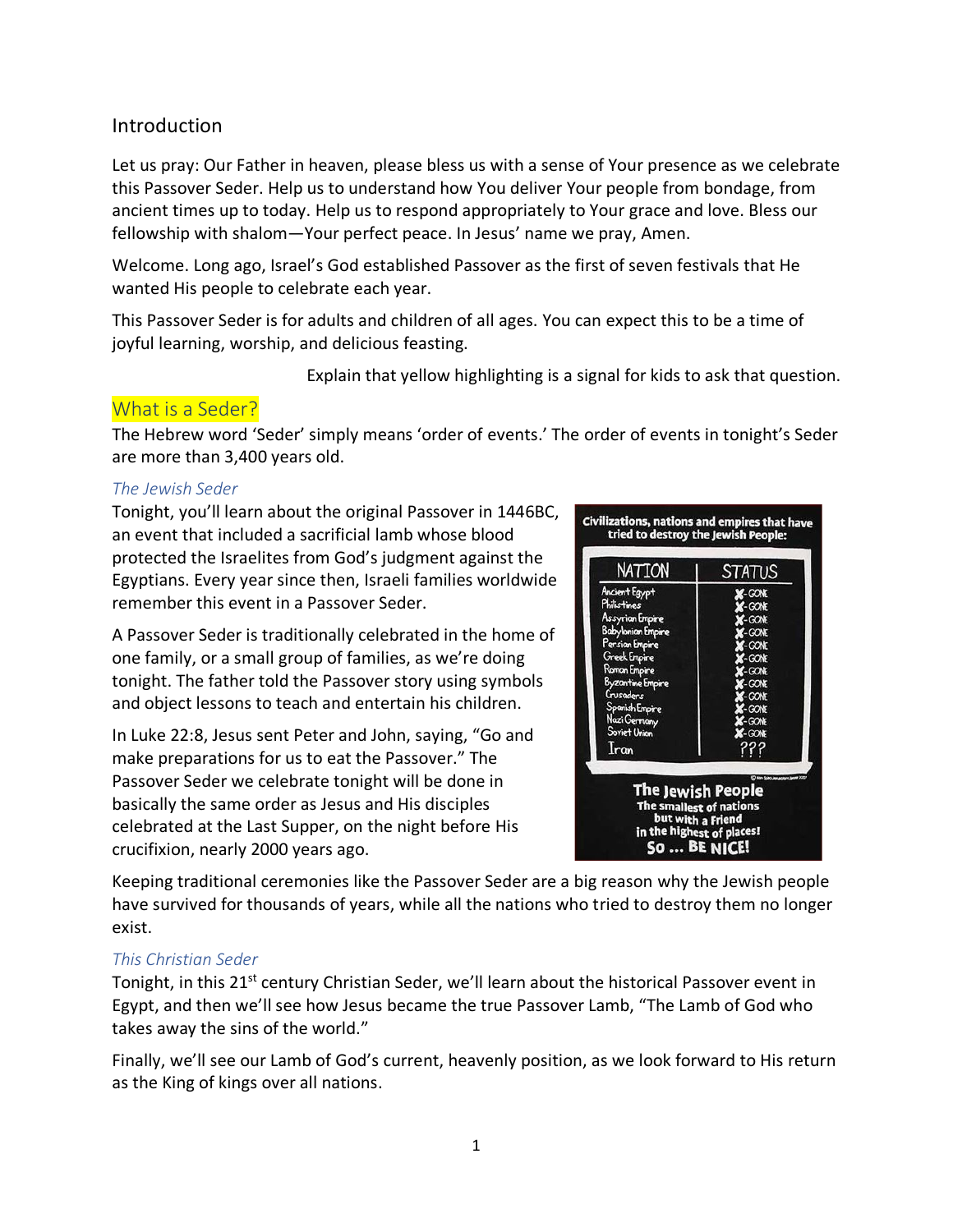What is the Ancient Passover Story?

Here's the story of the first Passover: **[BibleProject video Overview: Exodus 1-18.](https://www.youtube.com/watch?v=jH_aojNJM3E)** 

(If audio/visual setup isn't available, read the Passover story from Exodus 12:3-20.)

Just after the Passover, Yahweh declared His goal for His covenant people:

"You yourselves have seen what I did to the Egyptians, and how I bore you on eagles' wings and brought you to myself. Now therefore, if you will indeed obey my voice and keep my covenant, you shall be my treasured possession among all peoples, for all the earth is mine; and **you shall be to me a kingdom of priests and a holy nation**." (Exodus 19:4-6)

Remember this last line…"you shall be a kingdom of priests and a holy nation."

## What Does Passover Mean To Us Today?

Passover teaches us how Yahweh delivers His followers from slavery, whether it's Israel's slavery in Egypt 3,400 years ago, or our slavery to sinfulness today. In both cases, this deliverance involves sacrificing a lamb. So, Passover is relevant for both Jews and Christians.

Jewish Passover: Every year Jewish people around the world remember the liberation of their ancestors after 430 years of slavery in Egypt. For them, Passover is both historic and prophetic. It remembers Israel's deliverance from Egyptian bondage, and they also look forward to the time when Yahweh will deliver them from all bondage through their future Messiah.

#### *What is a Messiah?*

The Hebrew word "Messiah" is translated as the word "Christ" in our English Bibles. Both words, 'Messiah' and 'Christ,' simply mean "anointed one." Israel's Messiah (or Christ) is the promised deliverer who will bring freedom to Yahweh's people, establishing His kingdom of righteousness over the entire earth.

Christian Passover: Most of us tonight already believe Jesus is the Messiah, and that He is not just the Messiah for Jewish people. Jesus is the Messiah for anyone who will enter into a covenant with Yahweh in the name of Jesus.

Jesus said, "I am the way, the truth, and the life. No one can come to the Father except through me. (John 14:6)

John the Baptist testified that Jesus is "the Lamb of God who takes away the sins of the world." (John 1:29, 36)

The apostle Paul said, "Christ, our Passover Lamb has been sacrificed." (1 Corinthians 5:7)

The original Passover lamb in Egypt was a symbolic picture of what Jesus would accomplish as the Lamb of God on the cross. Therefore, I believe Passover is even more applicable for Christians—who are disciples of the Messiah—than it is to the physical descendants of Israel who haven't (yet) recognized or accepted Jesus as their Passover Lamb.

### So, what does Passover mean to us today?

1. Passover's (feast of unleavened bread) is one of the three feasts Yahweh commanded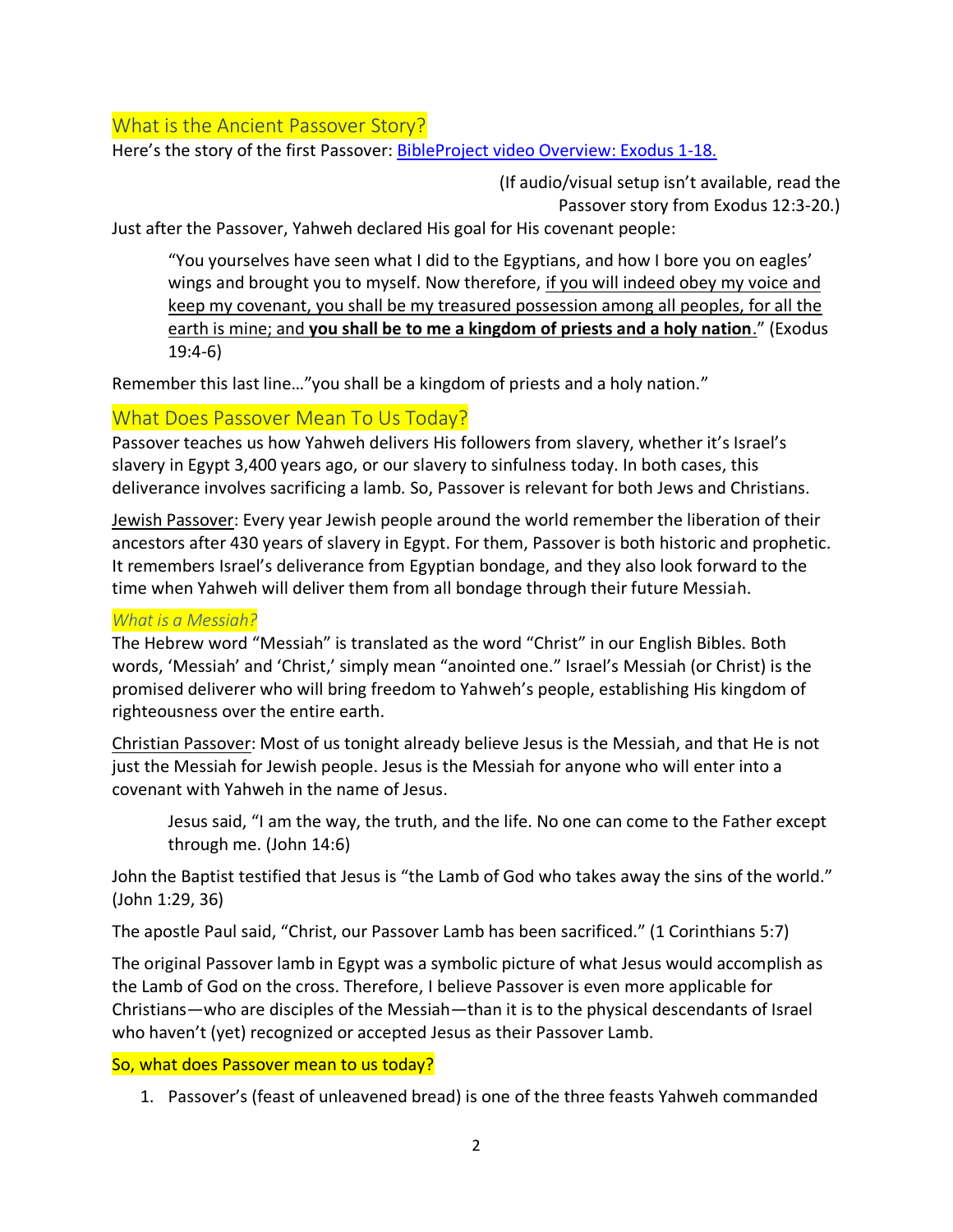His people to enjoy each year. (The other two are Pentecost and Tabernacles.)

- 2. Passover is a remembrance of how Yahweh delivered His people, both in ancient Israel and today—in the heart of every disciple.
- 3. Passover is a worshipful remembrance of Jesus' sacrifice as "the Lamb of God who takes away the sins of the world."

### Divine naming conventions

Before we start the actual Seder ceremony tonight, I want to discuss the names I'll be using for 'God the Father' and 'God the Son.'

Many people in Jewish and Messianic Christian circles have strong opinions about God's names, and how to write or pronounce them. So, if your opinion differs from mine, or if you don't believe Jesus is the Son of God, I ask for your grace on this topic during tonight's Seder.

#### *YHWH*

In our English Bibles, everywhere you see the words "the LORD," the actual Hebrew word is God the Father's personal name, which is spelled YHWH.

Since it has no vowels, there are many opinions about how to pronounce YHWH. For example: Jehovah, Yahweh, Yahovah, and Yahuah.

In this Seder I'll use the commonly-used name "Yahweh" when referring to God the Father.

#### *Jesus' Name*

There are also many opinions about how to pronounce our Savior's name, including: Jesus, Yeshua, Yahshua, Iesue, and Yehoshua.

The name 'Jesus' is fairly modern, first appearing about 400 years ago, having evolved from Aramaic to Hebrew to Greek to Latin to English.

I personally believe Jesus' family called Him Yeshua, but in this Seder I'll use the commonlyused name "Jesus," since it's the name we all know Him by.

#### *In Summary*

With all that said, I don't believe God the Father or Jesus are concerned how we pronounce their names, as long as we're saying them with a reverent attitude.

### The Passover Seder

Ceremonial Cleansing

#### *Let's remove all leaven from our presence*

To symbolize removing all the sin from our lives, I'll ask the children to search for all the leaven scattered in our midst and throw it into the fire.

> Before the Seder scatter enough small packets of yeast so that every child can find one. The leader demonstrates dropping yeast into a campfire, then supervises the children safely dropping yeast they've found into the fire. Later, the campfire can be used for cooking. After everyone returns to their seats, continue…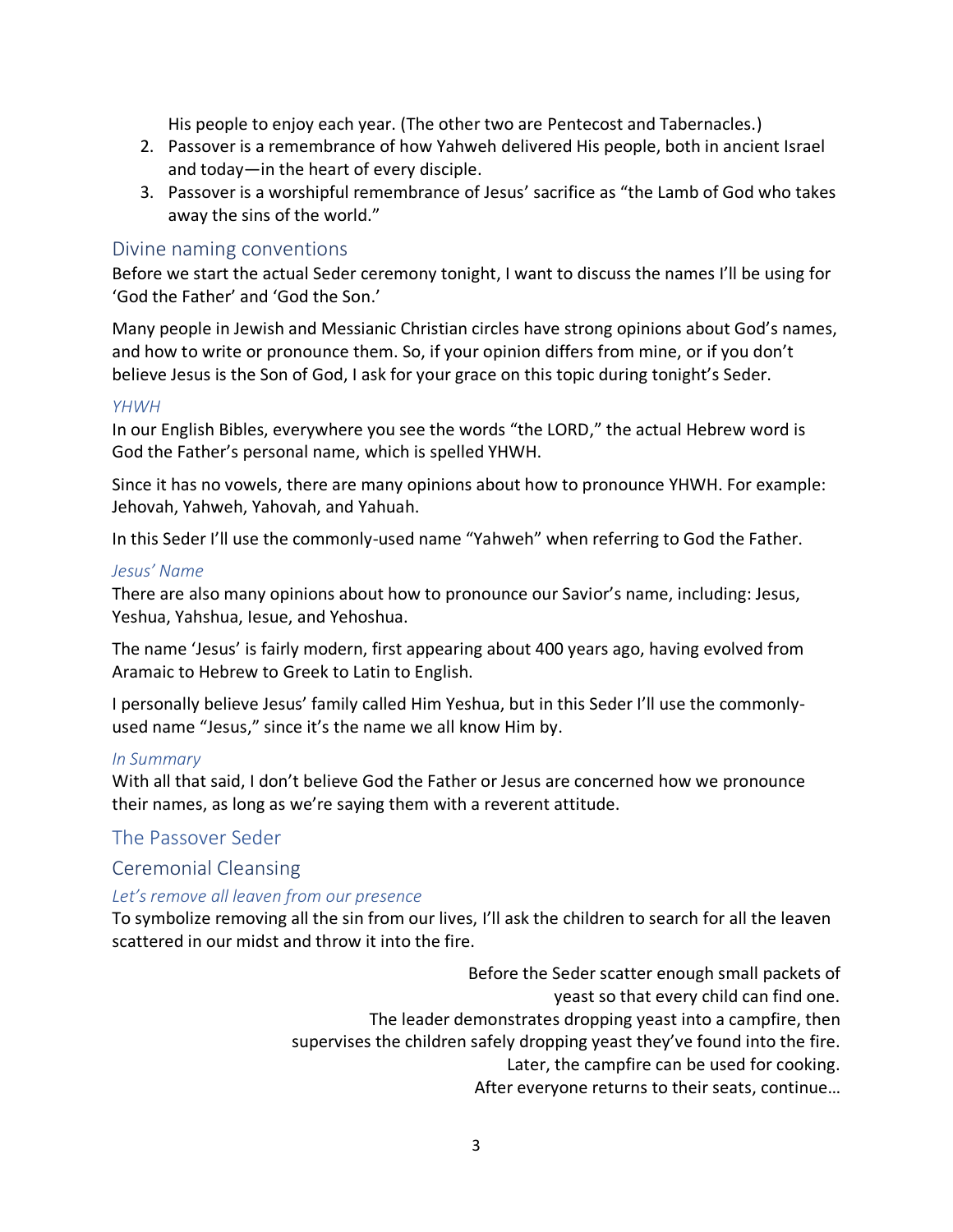On Passover we eat unleavened bread, which is called 'matzah.'

We usually eat bread with leaven in it. Why do we only eat unleavened bread on Passover?

There are two reasons we eat matzah on Passover:

1. First, historically, to remember that Israel didn't have time to leaven their bread before they left.

> Exodus 12:39 says, "Since their dough had no leaven the people baked what they had brought out of Egypt into unleavened loaves. For when they had been driven out of Egypt they could not delay and had not prepared any provisions for themselves."

2. Secondly, we remove all the leaven on Passover because leaven represents our sinful nature in the Bible. Eating unleavened bread reminds us of our new life of sincerity and truth.

> The apostle Paul wrote, "Do you not know that a little leaven works through the whole batch of dough? Get rid of the old leaven, that you may be a new unleavened batch, as you really are. For Christ, our Passover lamb, has been sacrificed. Therefore, let us keep the feast, not with the old bread, leavened with malice and wickedness, but with the unleavened bread of sincerity and of truth." (1 Corinthians 5:6-8)

### Candle Lighting

Now that we've ceremonially purged sin from our presence, our Passover Seder can begin.

A mother stands and lights a pair of candles.

#### *The Blessing over the lights:*

It is appropriate that a woman lights the Passover candles, since it was through a woman that the light of the world, our Messiah Jesus Christ, came into the world.

"Blessed are You, O Lord our God, King of the universe, who has sanctified us through faith in Jesus, our Messiah, the Light of the world, and in His name we kindle the Passover lights, Amen."

### What is the Passover Seder's Sequence?

A traditional Passover Seder is organized around the drinking of four cups of "the fruit of the vine." Each of the four cups stands for one of the four "I will" statements recorded in Exodus 6:6-7.

"I have heard the groaning of the people of Israel whom the Egyptians hold as slaves, and I have remembered my covenant. Say therefore to the people of Israel, 'I am Yahweh, and **I will bring you out** from under the burdens of the Egyptians, and **I will deliver you** from slavery to them, and **I will redeem you** with an outstretched arm and with great acts of judgment. **I will take you to be my people, and I will be your God**, and you shall know that I am Yahweh your God, who has brought you out from under the burdens of the Egyptians."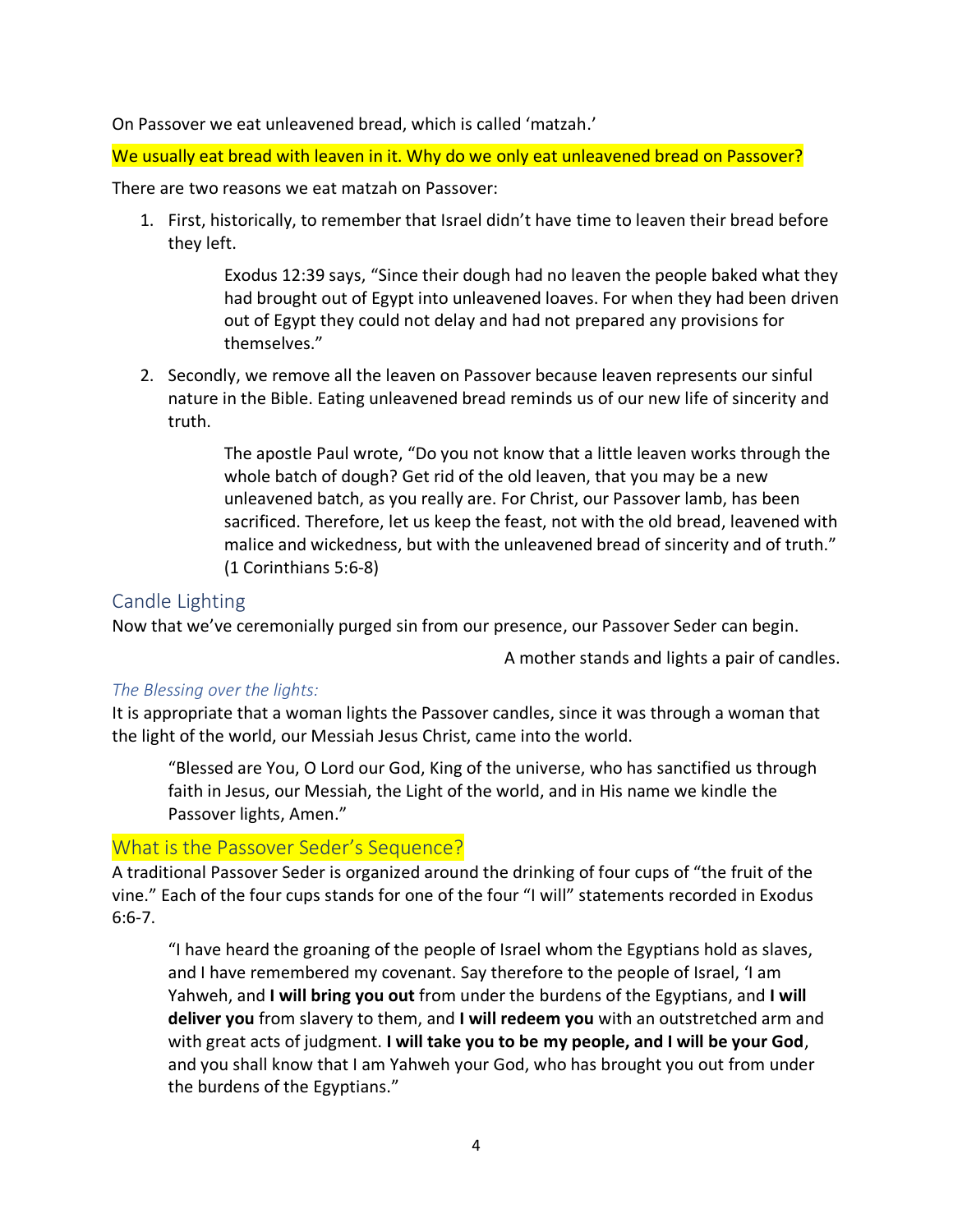For those who counted, Yahweh actually said "I will" five times in this passage. But, according to Jewish tradition the last two "I Will" statements—"I will take you to be my people and I will be your God"—are counted as a single statement.

The drinking of these four cups provides the sequence for our Passover Seder tonight.

1. The cup of **sanctification**: I will bring you out from under the yoke of the Egyptians

For us, Yahweh fulfilled this cup by "rescuing us out of the Devil's dominion of darkness, transferring us into the kingdom of His beloved Son." (Colossians 1:13)

You were washed, you were sanctified, you were justified in the name of the Lord Jesus Christ and by the Spirit of our God. (1 Corinthians 6:9-11)

2. The cup of **judgment**: I will deliver you from bondage.

Yahweh fulfilled this cup by judging Jesus on the cross for our sins.

"He was handed over to death for our sins…" (Romans 4:25)

3. The cup of **redemption**: I will redeem you with an outstretched arm.

Yahweh fulfilled this cup when He raised Jesus' body from the dead.

"He was raised to life for our justification." (Romans 4:25)

As pictured in the ritual of baptism, when Jesus was raised from the dead, we were raised with Him.

4. The cup of **praise**: I will take you to Me for a people, and I will be your God.

Jesus has now made us a kingdom, and priests to Yahweh, and we shall reign on the earth.

In this cup we'll recite the song that millions of angels in heaven are now singing to praise the Lamb of God.

Jesus promised,

"To the one who overcomes, I will grant the right to sit with Me on My throne, just as I overcame and sat down with My Father on His throne." (Revelation 3:21)

### The First Cup - Sanctification

Let's prepare our cups for drinking the first cup—the cup of sanctification.

To prepare your cup, pour juice or wine into your cup, as if you were preparing to 'toast' with it.

### What is sanctification?

Sanctification is a big word that simply means to set something apart, make it different, or make it holy.

• For ancient Israel, this meant Yahweh would make them His nation. He made them different from all the other nations—Israel became Yahweh's chosen people, called to be "a holy nation."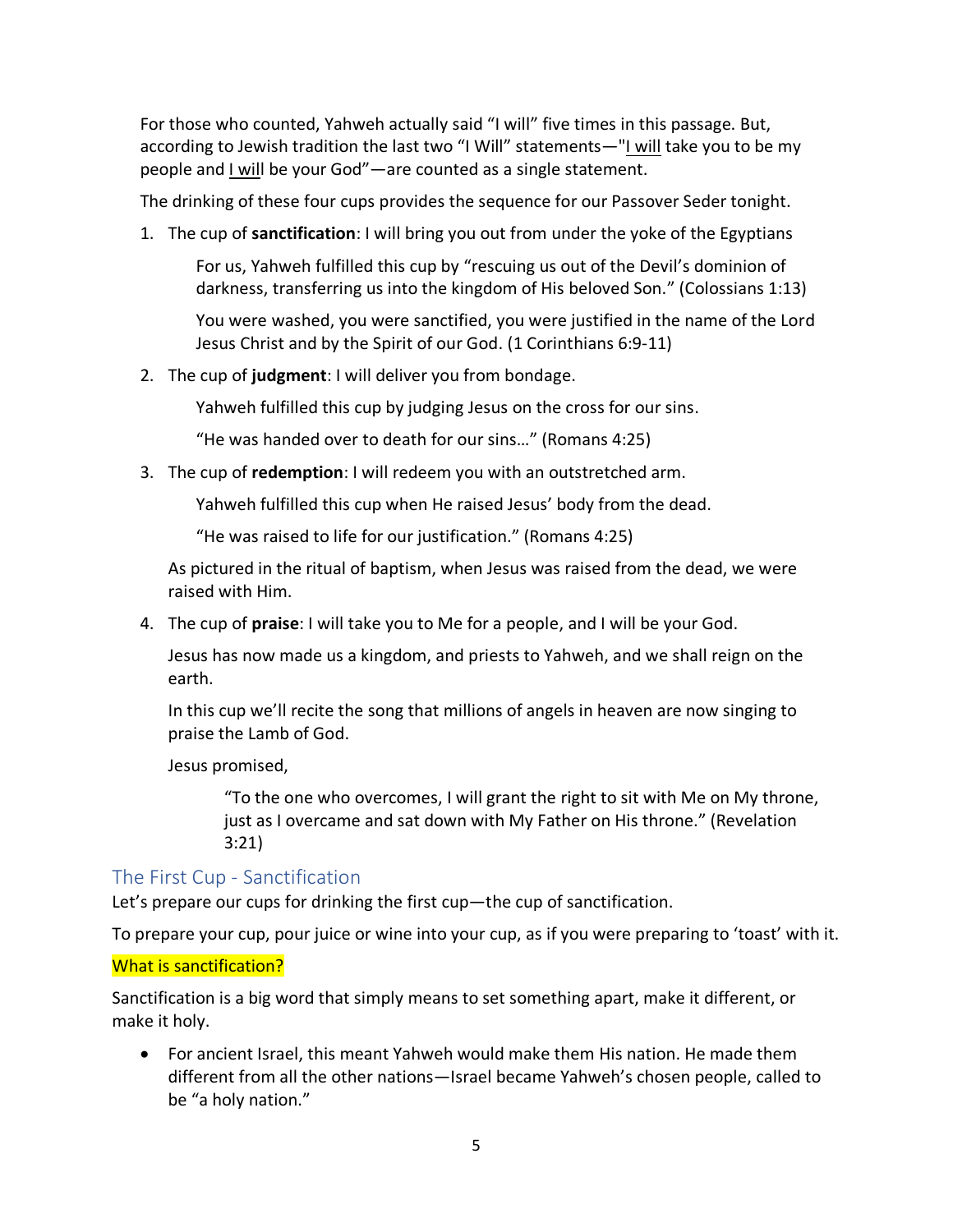- Today, for the followers of Jesus, sanctification means the same thing, but on a spiritual level.
	- o Yahweh doesn't just take us out of an earthly king's physical kingdom.
	- $\circ$  Yahweh takes us out of the Devil's kingdom of darkness and death, transferring us into the kingdom of His beloved Son Jesus, into His kingdom of light, life, and glory. He gives us a new spirit now, along with the hope of eternal life and authority in the promised land of His kingdom.
- Sanctification is the process whereby God makes us holy, like Himself. Holiness is defined as being perfect in goodness and righteousness, so sanctification is Yahweh's process to make us good people, fit to be citizens in the kingdom of God forever.

### You are clean, but not every one of you.

We're now at the point in the Seder when Jesus washed all the disciples' feet. Here's how the apostle John remembered this event:

It was now just before the Passover Feast, and Jesus knew that His hour had come to leave this world and return to the Father. Having loved His own who were in the world, He loved them to the very end. The evening meal was underway, and the devil had already put into the heart of Judas, the son of Simon Iscariot, to betray Jesus.

Jesus knew that the Father had delivered all things into His hands, and that He had come from God and was returning to God. So, Jesus got up from the supper, laid aside His outer garments, and wrapped a towel around His waist. After that, He poured water into a basin and began to wash the disciples' feet and dry them with the towel that was around Him.

Jesus came to Simon Peter, who said to him, "Lord, do you wash my feet?" Jesus answered him, "What I am doing you do not understand now, but afterward you will understand." Peter said to him, "You shall never wash my feet." Jesus answered him, "If I do not wash you, you have no share with me." Simon Peter said to him, "Lord, not my feet only but also my hands and my head!"

Jesus said to him, "The one who has bathed does not need to wash, except for his feet, but is completely clean. And you are clean, but not every one of you." For he knew who was to betray him; that was why he said, "Not all of you are clean." (John 13:1-11)

### *Symbolic Handwashing*

Don't panic, we're not planning to wash feet tonight. But, in a few moments I'm going to invite everyone to join me in ceremonially washing our hands.

#### Why do we wash our hands?

The first step a person can make toward Yahweh is to admit they have dirty hands. That is, each one of us must admit that we've sinned.

"[if](https://biblehub.com/greek/1437.htm) [we walk](https://biblehub.com/greek/4043.htm) [in](https://biblehub.com/greek/1722.htm) [the](https://biblehub.com/greek/3588.htm) [light](https://biblehub.com/greek/5457.htm) [as](https://biblehub.com/greek/5613.htm) [He](https://biblehub.com/greek/846.htm) [is](https://biblehub.com/greek/1510.htm) [in](https://biblehub.com/greek/1722.htm) [the](https://biblehub.com/greek/3588.htm) [light,](https://biblehub.com/greek/5457.htm) [we have](https://biblehub.com/greek/2192.htm) [fellowship](https://biblehub.com/greek/2842.htm) [with](https://biblehub.com/greek/3326.htm) [one](https://biblehub.com/greek/240.htm)  [another,](https://biblehub.com/greek/240.htm) [and](https://biblehub.com/greek/2532.htm) [the](https://biblehub.com/greek/3588.htm) [blood](https://biblehub.com/greek/129.htm) [of Jesus](https://biblehub.com/greek/2424.htm) [His](https://biblehub.com/greek/846.htm) [Son](https://biblehub.com/greek/5207.htm) [cleanses](https://biblehub.com/greek/2511.htm) [us](https://biblehub.com/greek/1473.htm) [from](https://biblehub.com/greek/575.htm) [all](https://biblehub.com/greek/3956.htm) [sin.](https://biblehub.com/greek/266.htm) If we say we have no sin, we deceive ourselves, and the truth is not in us." 1 Jn 1:7

Our children just removed the leaven from our presence, which represents our sinful nature, but since we've sinned in our past our conscience can still condemns us for some of our past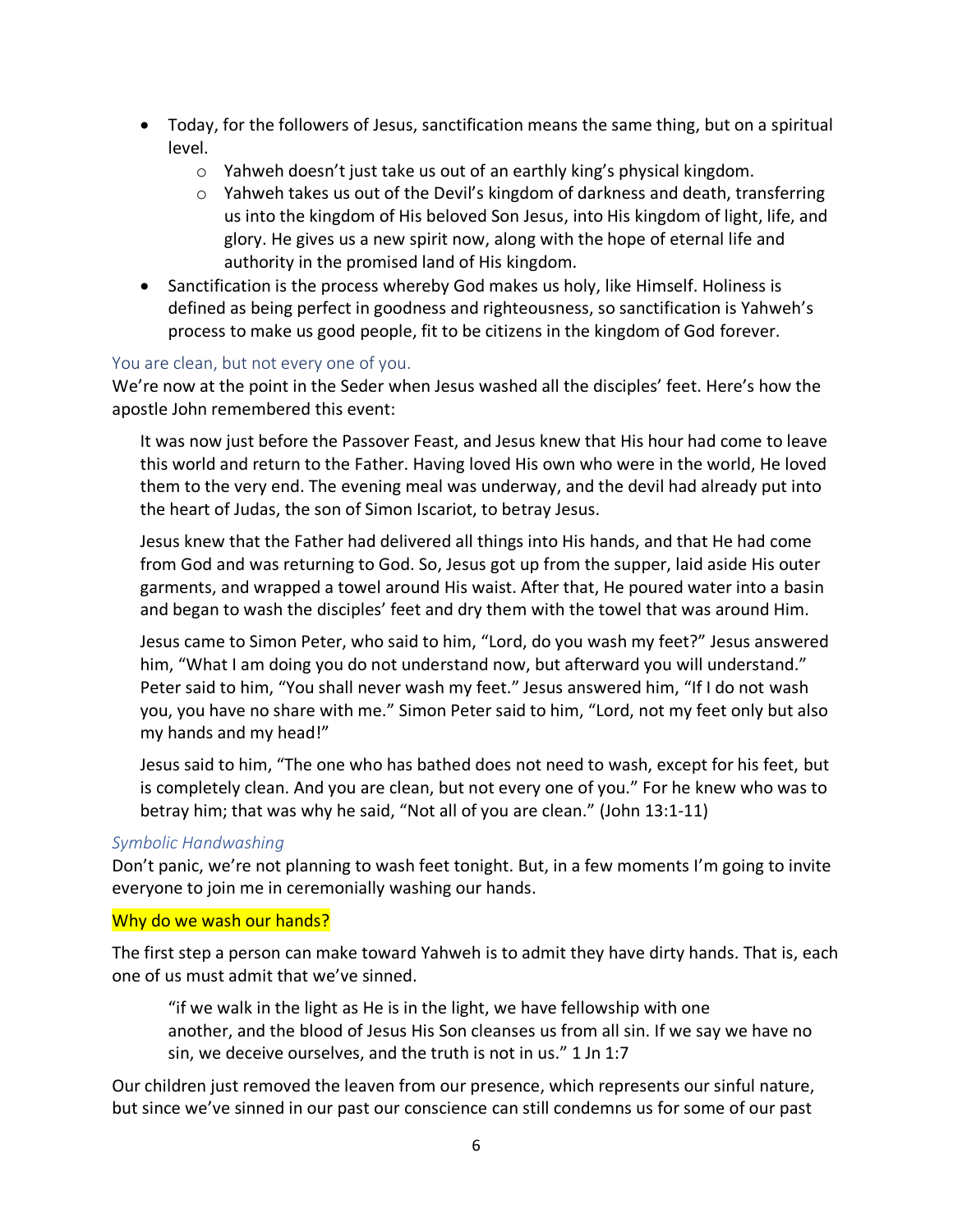sins. So, even for people who believe in Jesus, our conscience must be cleansed before we can feel clean—before we can believe that we're 'good enough' to enter Yahweh's presence.

This ceremonial handwashing represents how we wash away our guilt, not because we're good enough, but because the sacrificed Lamb of God is good enough, and applying His blood to our sins makes them forgiven and forever forgotten.

So, today, faith in His sacrifice makes us forgiven from Yahweh's perspective. But, from our perspective we must actively wash our conscience to cleanse-away our guilt.

Do you not know that the unrighteous will not inherit the kingdom of God? Do not be deceived: neither the sexually immoral, nor idolaters, nor adulterers, nor men who practice homosexuality, nor thieves, nor the greedy, nor drunkards, nor revilers, nor swindlers will inherit the kingdom of God. And such were some of you. But you were washed, you were sanctified, you were justified in the name of the Lord Jesus Christ and by the Spirit of our God. (1 Corinthians 6:9-11)

"…the blood of Christ will purify your conscience from dead works so that you can worship the living God." (Hebrews 9:14)

Yahweh promised Israel, "I will bring you out from under the yoke of the Egyptians." Today, many Christian believers are still 'under the yoke' of bondage to a guilty conscience. It still condemns them for sins that Yahweh forgave long ago.

> The leader gets up and ceremonially wets the hands of a child volunteer using a water pitcher, then hands the pitcher to the child who pours a small amount of water over the leader's hands. Everyone rinses and dries their hands. Paper towels and a trash can are provided nearby for drying. After everyone returns to their seats…

So, this first cup is to thank Yahweh for setting us apart, forgiving us, sanctifying us, and giving us the ability to cleanse our conscience.

It's customary to recline as we drink the cups.

Why is it customary to recline while drinking the cups?"

For thousands of years, reclining symbolizes the luxury of freedom. In ancient times, only free people could recline while eating or drinking. John 13:12 tells us that Jesus and His apostles reclined at the Last Supper.

Since it's no longer customary to recline as we eat, the alternate tradition is to simulate reclining by leaning to the left momentarily before drinking the fruit of the vine.

At the Last Supper, Jesus would have pronounced this traditional Jewish Kiddush blessing (in Hebrew) over the cup:

Baruch ahta Adonai, elohaynu melech ha-olam, bo-ray paree ha-gafen. Amen.

Let's all say this blessing together in English.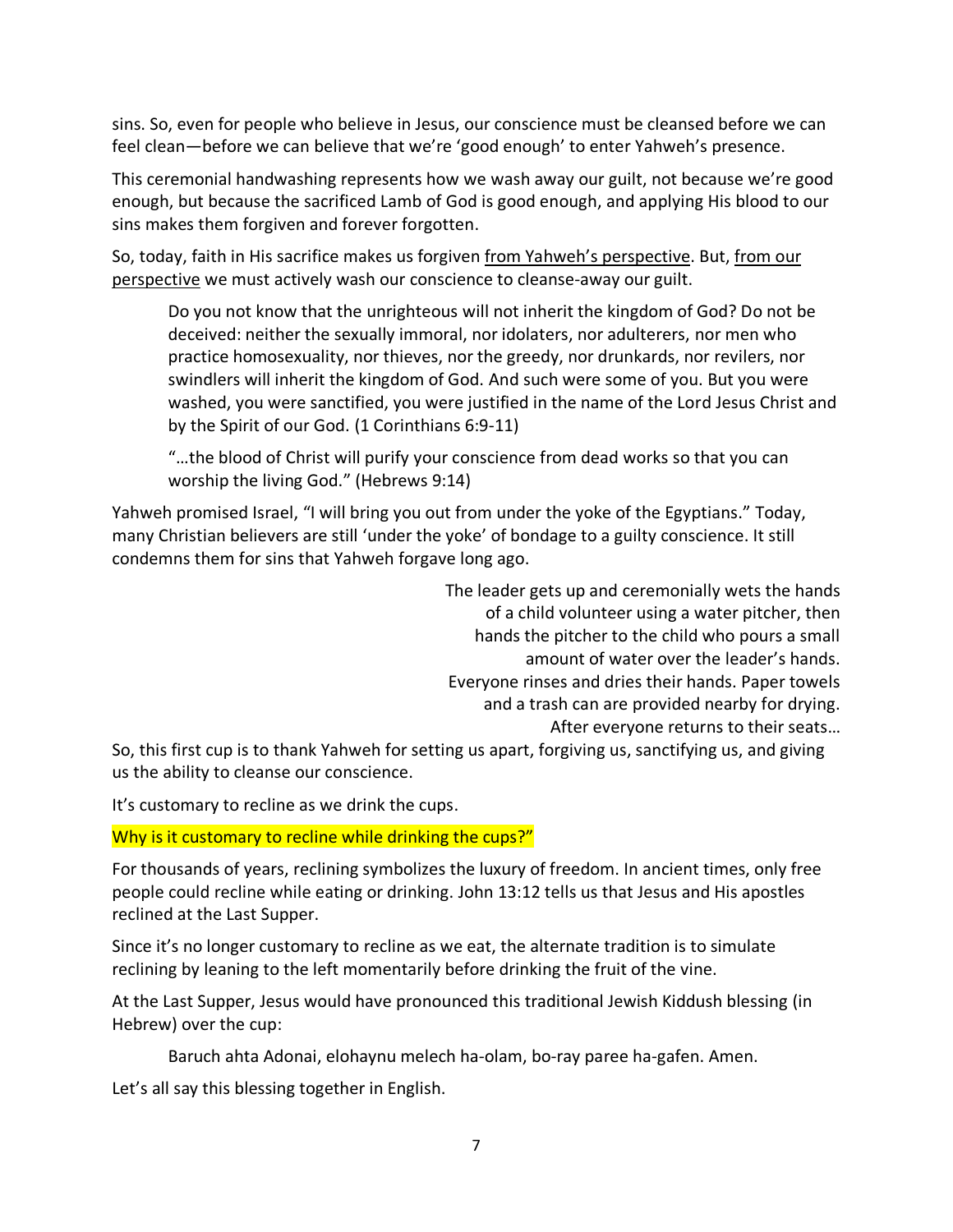All: Blessed are You, O Lord our God, King of the universe, who created the fruit of the vine. Amen.

Now, let's momentarily recline to the left (and then straighten upright) to drink the cup of sanctification.

# The Second Cup - Judgment

Let's prepare our cups for drinking the second cup—the cup of judgment.

In the second "I will" statement God said, "I will deliver you from their bondage."

The children of Israel were slaves 430 years. After so much time they had forgotten what freedom was like. They'd grown accustomed to their bondage as slaves, just as we were all accustomed to our lives as sinners.

The Israelites could not free themselves from bondage, just as we could not free ourselves from our sinful nature. Only through Yahweh's miraculous deliverance, in the name of Jesus, can we be freed from this bondage.

Both in Israel's deliverance and in ours, Yahweh's deliverance is preceded by His judgment.

### The Ten Plagues

In the case of ancient Israel, Yahweh sent Moses to Pharoah 10 times to command him to let the people of Israel go. Nine times Pharoah refused. But, after the  $10^{th}$  plague—the death of every Egyptian firstborn—Pharoah finally relented.

Each of the 10 plagues targeted one of Egypt's false gods, humiliating them by their powerlessness against Yahweh, proving that He alone is the Almighty God.

> Ask for volunteers to read one of the plagues, assigning a plague number to each child or adult who raised their hand.

The ten plagues included:

- 1. Turning all the waters of Egypt into blood
- 2. Frogs that covered the whole land
- 3. Gnats on men and beasts
- 4. Swarms of flies in all the Egyptians' houses, but not in the Egyptian region of Goshen where Israel lived
- 5. All the Egyptians' livestock died of a plague, but none of Israel's livestock died
- 6. Boils and open sores covered the skin of all the Egyptians
- 7. Thunder, hail, and fire from heaven killed every Egyptian man and beast who didn't heed Yahweh's warning to stay under shelter. The hail also destroyed every plant and broke every tree in Egypt, but there was no hail in Goshen.
- 8. A swarm of locusts so thick it darkened the sky. The locusts ate every plant not destroyed by the hail. Not a green thing remained in all of Egypt.
- 9. For three days all of Egypt experienced total darkness; a 'darkness that could be felt,' but there was light for Israel in Goshen.
- 10. The death of every first-born child and beast, from the firstborn of Pharoah to the firstborn of the prisoner in the dungeon. There was not a house where someone wasn't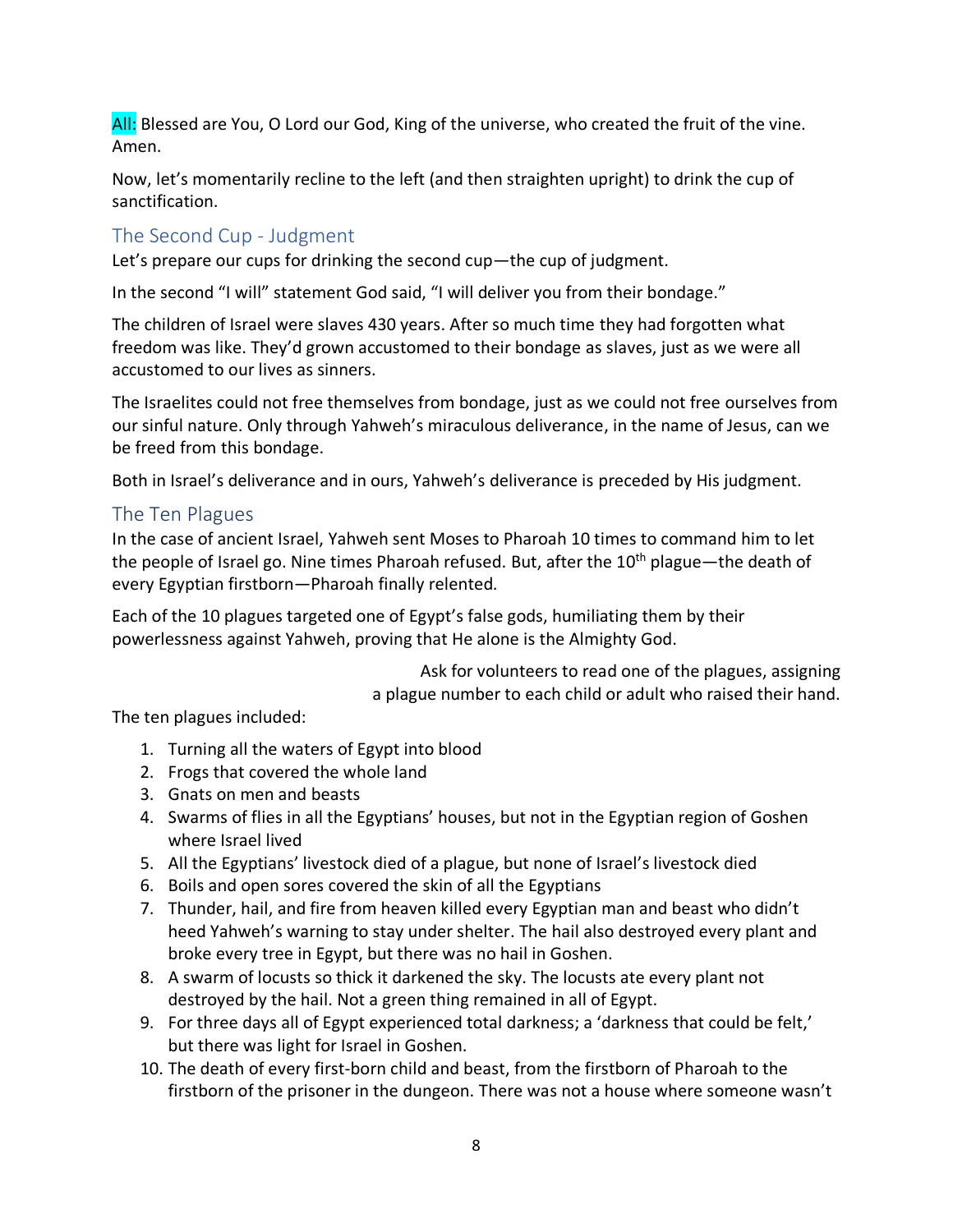dead. Meanwhile, Yahweh's judgment "passed over" the houses of every obedient Israelite who applied lamb's blood over their doors.

A full cup is a symbol of our joy. And yet, our joy is tempered by the knowledge that innocent Egyptians suffered in the process that made Israel free.

Jews celebrating Passover remember the suffering of innocent Egyptians who suffered the 10 plagues.

In the same way, we remember the tremendous suffering our innocent Savior experienced when He died to set us free.

"He was despised and rejected by men, a man of sorrows, acquainted with grief. Like one from whom men hide their faces, He was despised, and we esteemed Him not. Surely He took on our infirmities and carried our sorrows; yet we considered Him stricken by God, struck down and afflicted. But He was pierced for our transgressions, He was crushed for our iniquities; the punishment that brought us peace was upon Him, and by His stripes we are healed. We all like sheep have gone astray, each one has turned to his own way; and the LORD has laid upon Him the iniquity of us all. He was oppressed and afflicted, yet He did not open His mouth. He was led like a lamb to the slaughter, and as a sheep before her shearers is silent, so He did not open His mouth… He was cut off from the land of the living; He was stricken for the transgression of My people." (Isaiah 53:3-8)

Let us pray: We thank you Yahweh, for the terrible price paid for our deliverance. In the case of Israel's deliverance from Egypt—the death of all the Egyptians' first-born. In the case of our deliverance from sinfulness—the sacrificial death of your firstborn, your only-begotten Son.

"For God so loved the world that He gave His one and only Son, that everyone who believes in Him shall not perish but have everlasting life." (John 3:16)

Baruch ahta Adonai, elohaynu melech ha-olam, bo-ray paree ha-gafen. Amen.

All: Blessed are You, O Lord our God, King of the universe, who created the fruit of the vine. Amen.

Let's recline to the left and then drink the Cup of Judgment.

## Two Passover Meals

Tonight, we'll eat two Passover meals.

Why will we eat two Passover meals?

Exodus 12:8 says, "They are to eat the lamb that night, roasted over the fire, along with unleavened bread and bitter herbs."

- 1. So, first we'll eat a ritual meal that includes a token amount of the three required elements: roasted lamb, unleavened bread, and bitter herbs.
- 2. Then, we'll enjoy the Feast of Unleavened Bread. This is a full dinner feast, in fellowship with Yahweh and each other.

### *The Ritual Passover Meal*

Our ritual Passover meal includes roasted lamb, unleavened bread, and bitter herbs.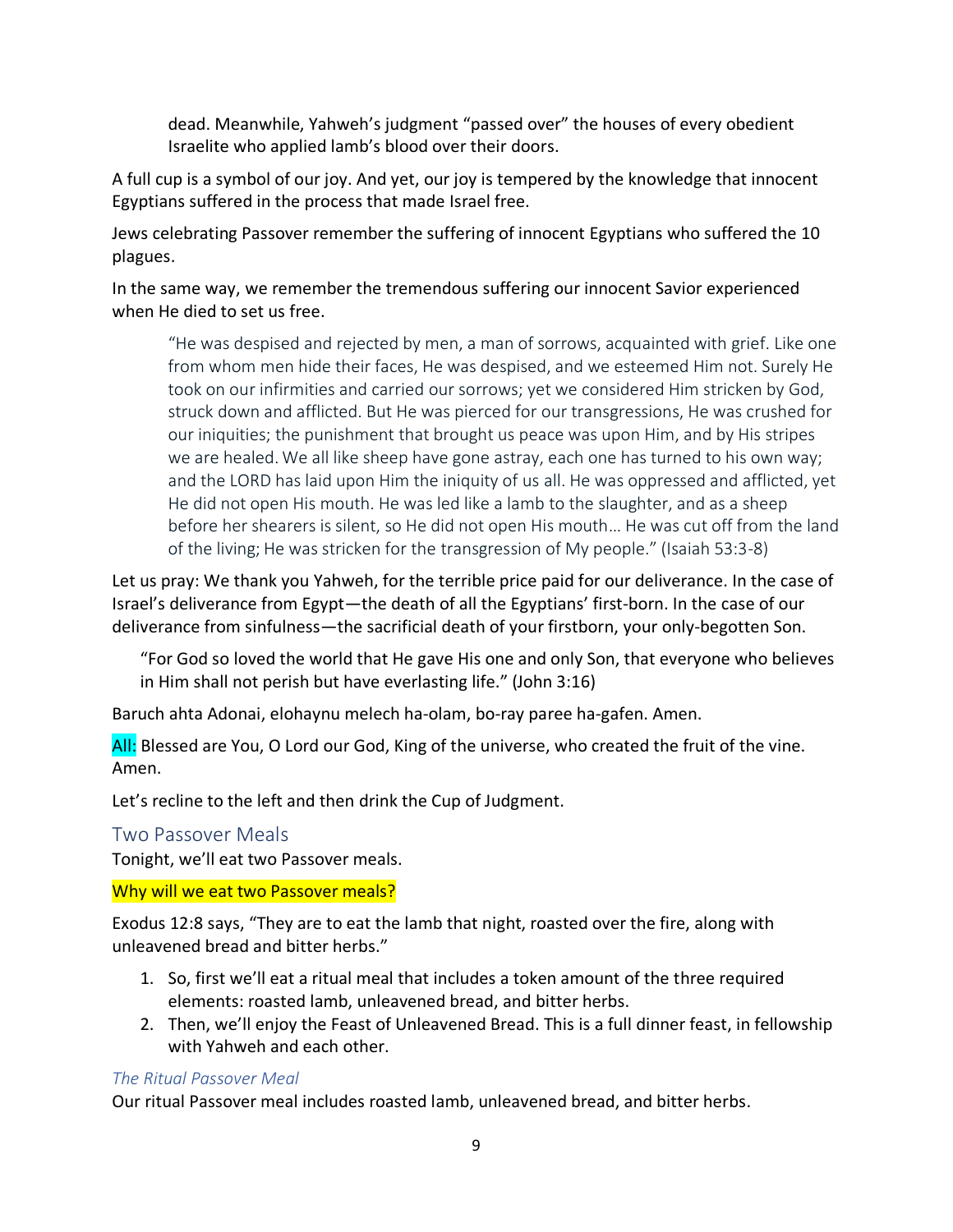#### Roasted Lamb

Roasted lamb reminds us of the Lamb of God, sacrificed for our deliverance from sin and death.

"Christ, our Passover Lamb, has been sacrificed for us." (1 Corinthians 5:7)

Let's eat the roasted lamb.

#### Matzah (Unleavened Bread)

Matzah is the bread of haste, since the Israelites didn't have time to leaven it.

In our future, many people believe that we may likewise need to leave our homes in haste. If so, remember how Yahweh miraculously provided manna and water for more than a million people for 40 years in the desert. He can provide our needs too.

Break off a small piece of matzah bread and inspect it. You'll notice it has both piercings and stripes.

"He was pierced for our transgressions…and by His stripes we are healed." (Isaiah 53:5)

Let's eat the bread of haste.

Bitter Herbs Next, the bitter herbs.

Why, on this night, do we eat bitter herbs?"

For the Jews, the bitter herbs remind Israelites of the bitterness of their slavery in Egypt.

For us, it reminds us of the bitterness of our lives as sinners.

Please use the herb on your table to dip some horseradish, making sure to get enough so that you get at least one tear from your eyes.

Let's eat the bitter herbs.

## The Feast of Unleavened Bread

Every year, the Passover lamb was killed at 3pm on the 14<sup>th</sup> day of the first month of the Jewish calendar. Then, just after sunset, each family would ceremonially eat the roasted lamb, bitter herbs, and matzah bread, as we just did, followed by a feast with all sorts of other good foods.

And so, having fulfilled the requirement to eat the three ceremonial foods, we can now enjoy feasting at Yahweh's table.

This is how Jesus would have prayed to 'say grace' before He and His disciples ate their food at the Last Supper:

Baruch ahta Adonai, elohaynu melech ha-olam, ka-mo-tzee leh-chehm meen ha-aretz. Amen.

Let's all say this blessing together in English.

All: Blessed are You, O Lord our God, King of the universe, who brings forth bread from the earth. Amen.

Enjoy the feast! We'll continue the Seder when most of us are done eating.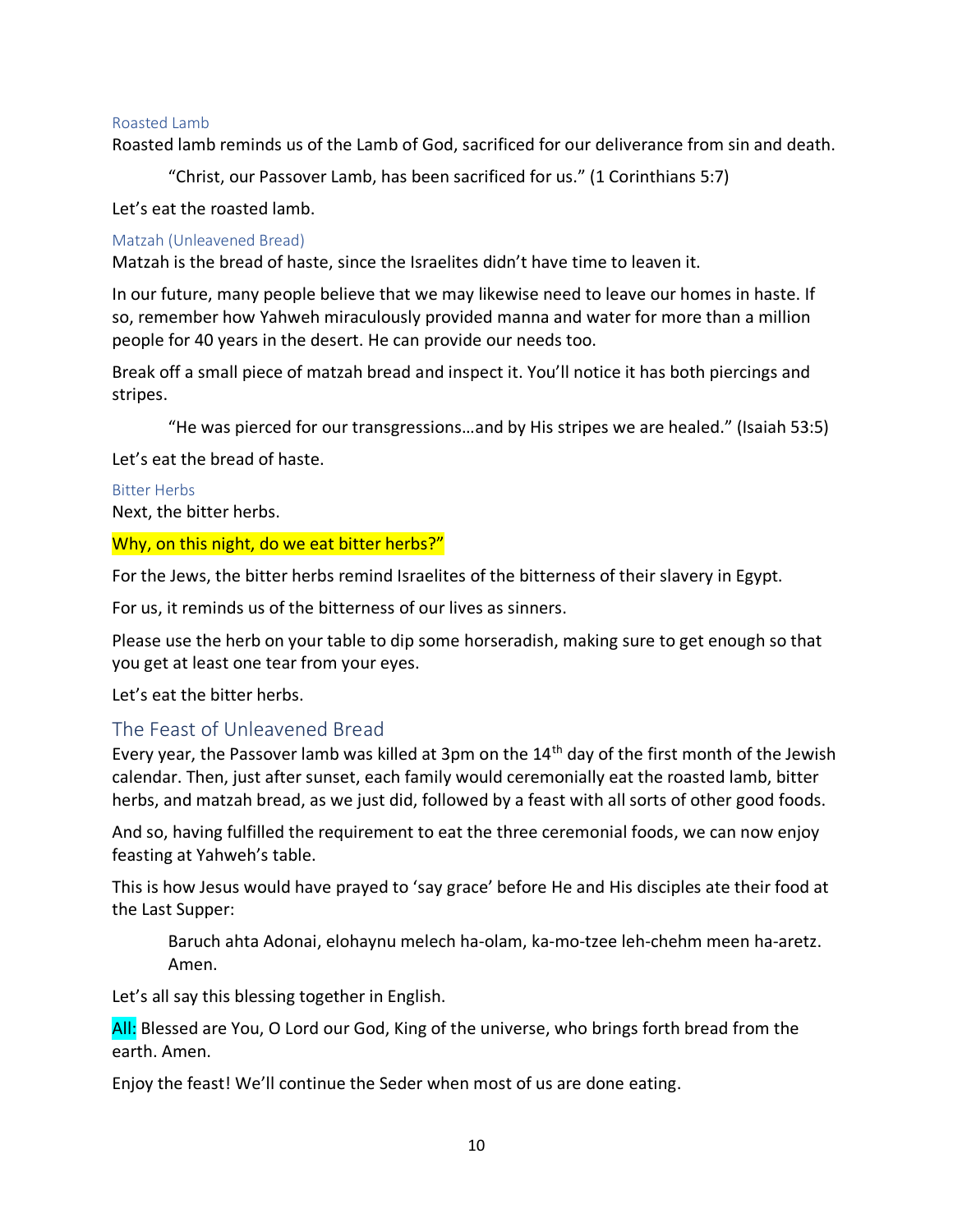30-60 minute break for feasting and fellowship.

### *Blessing after the meal*

Deuteronomy 8:7-10 says, "Yahweh your God is bringing you into a good land, a land of brooks and fountains and springs that flow through the valleys and hills; land of wheat, barley, vines, fig trees, and pomegranates; a land of olive oil and honey; land where you will eat food without scarcity, where you will lack nothing; a land whose rocks are iron and whose hills are ready to be mined for copper. When you eat and are satisfied, you are to bless Yahweh your God for the good land that He has given you."

If you have eaten and are satisfied, please join me in giving thanks for the food and 'the good land' He has given us.

The following blessing is a small portion (in English) of the ancient Jewish blessing called the Birkat Ha-mazone:

All: "For all, Yahweh our God, we thank You and bless You. May Your name be blessed continuously forever by the mouth of all the living. As it is written, 'And you shall eat and be satisfied and bless Yahweh your God for the good land which He gave you.' Blessed are You, Yahweh, for the land and for the food."

### The Matzah Tash

This is a ceremonial 'Matzah Tash.'

The leader stands to display a Matza[h Tash](https://www.amazon.com/matzah-cover/s?k=matzah+cover) while a reader reads this part.

The Matzah Tash symbolizes "echad," which (in Hebrew) means 'one,' but you'll notice that it has three sections inside it. For us, these three sections represent the 'three in one' trinity of Father, Son, and Holy Spirit.

### *Jesus is represented by the central third of the Matzah Tash*

There is unleavened bread in each of the three parts of the Matzah Tash. The matzah in the central part, representing the Son of God, is traditionally called 'the Afikomen.'

The meaning of the word 'Afikomen' is lost in antiquity, but many scholars believe it comes from a root word meaning "I have come," and it refers to the Messiah. King David wrote:

"Then I said, Behold, I have come. In the scroll of the book it is written about me: I delight to do Your will, O My God. Your law is within My heart." (Psalm 40:7-8)

For thousands of years, without knowing why, Jewish fathers removed the Afikomen matzah and broke it in two. The first half was replaced into the center of the Matzah Tash. The second half was wrapped inside a small cloth and hidden, to be discovered by the children later.

> The leader performs this action as it's read, then gives the small cloth to someone who will discreetly hide it.

## The Third Cup - Redemption

Let's prepare our cups for drinking the third cup—the cup of Redemption.

In the third "I will" statement Yahweh said, "I will redeem you with an outstretched arm."

This cup refers to Yahweh's promise that He Himself would redeem Israel from slavery. The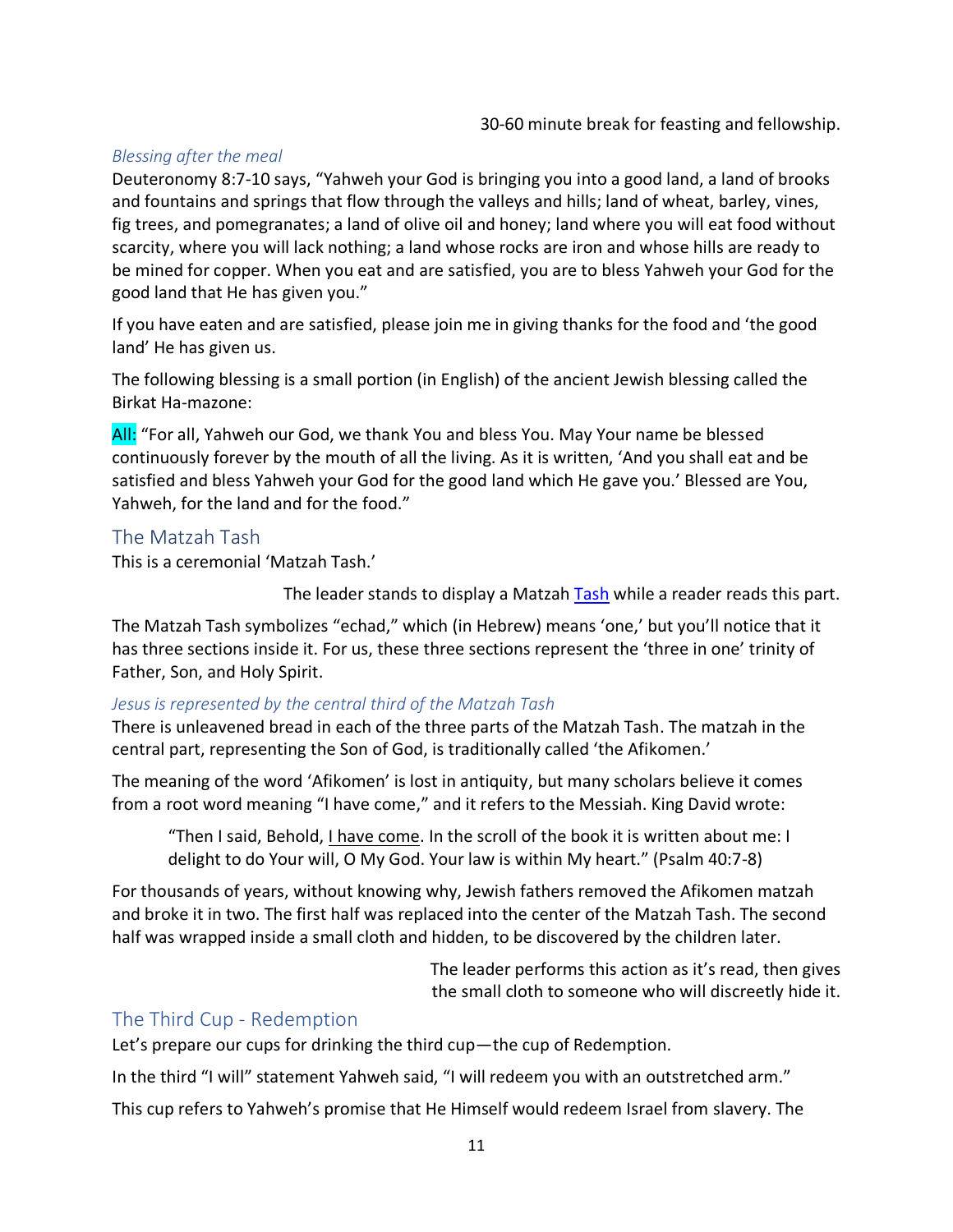word 'redeem' means to ransom by payment.

# Redemption Through Sacrificial Blood

In ancient Israel, God told them to use the blood of innocent Passover lambs to protect them from the final plague—the death of the firstborn. This was a symbolic picture of how Yahweh would later redeem His people from their slavery to sin by paying the price that was necessary to obtain their freedom. This price was the blood of Yahweh's own Son, Jesus.

Leviticus 17:11 states, "For the life of the flesh is in the blood, and I have given it to you upon the altar to make atonement for your souls; for it is the blood that makes atonement for the soul."

"Without the shedding of blood there is no forgiveness of sins." (Hebrews 9:22)

"And Jesus took a cup, and when he had given thanks he gave it to them, saying, "Drink of it, all of you, for this is my blood of the covenant, which is poured out for many for the forgiveness of sins. I tell you, I will not drink again of this fruit of the vine until that day when I drink it new with you in my Father's kingdom." (Matthew 26:27-29)

### Former and Renewed Covenants

Under the former (Mosaic) covenant that Yahweh made with Israel on Mount Sinai in 1446BC, Israel's sins were covered by the blood of bulls and goats. This former covenant was only a temporary, symbolic solution to cover the sins of just one nation until Yahweh could complete His plan to redeem all of mankind through the blood of His Son Jesus.

Unfortunately, Israel broke the former covenant many times, resulting in Yahweh casting Israel out of their land in 70AD, and the complete desolation of their physical temple in Jerusalem.

The apostle Paul wrote:

After supper Jesus took the cup, saying, ""This cup is the renewed covenant in My blood; do this, as often as you drink it, in remembrance of Me." (1 Corinthians 11:25)

In the renewed covenant, Jesus is the Lamb of God who takes away the sins of the whole world. And, through faith in His sacrifice, our sins are not just temporarily covered; they are totally, 100% forgiven, and forever removed.

As Jesus stated, when we drink this third cup it symbolizes our entering into a blood covenant with Yahweh, a renewed covenant, sealed in Jesus' blood. If we are faithful to this covenant, our sins are now and forever forgiven, and we are 'born again' to forever share His resurrection life.

Psalm 103:10-12 is a great comfort for those in covenant with Yahweh. It says:

"He does not punish us for all our sins; he does not deal harshly with us, as we deserve.

For his unfailing love toward those who fear him is as great as the height of the heavens above the earth.

He has removed our sins as far from us as the east is from the west."

Baruch ahta Adonai, elohaynu melech ha-olam, bo-ray paree ha-gafen. Amen.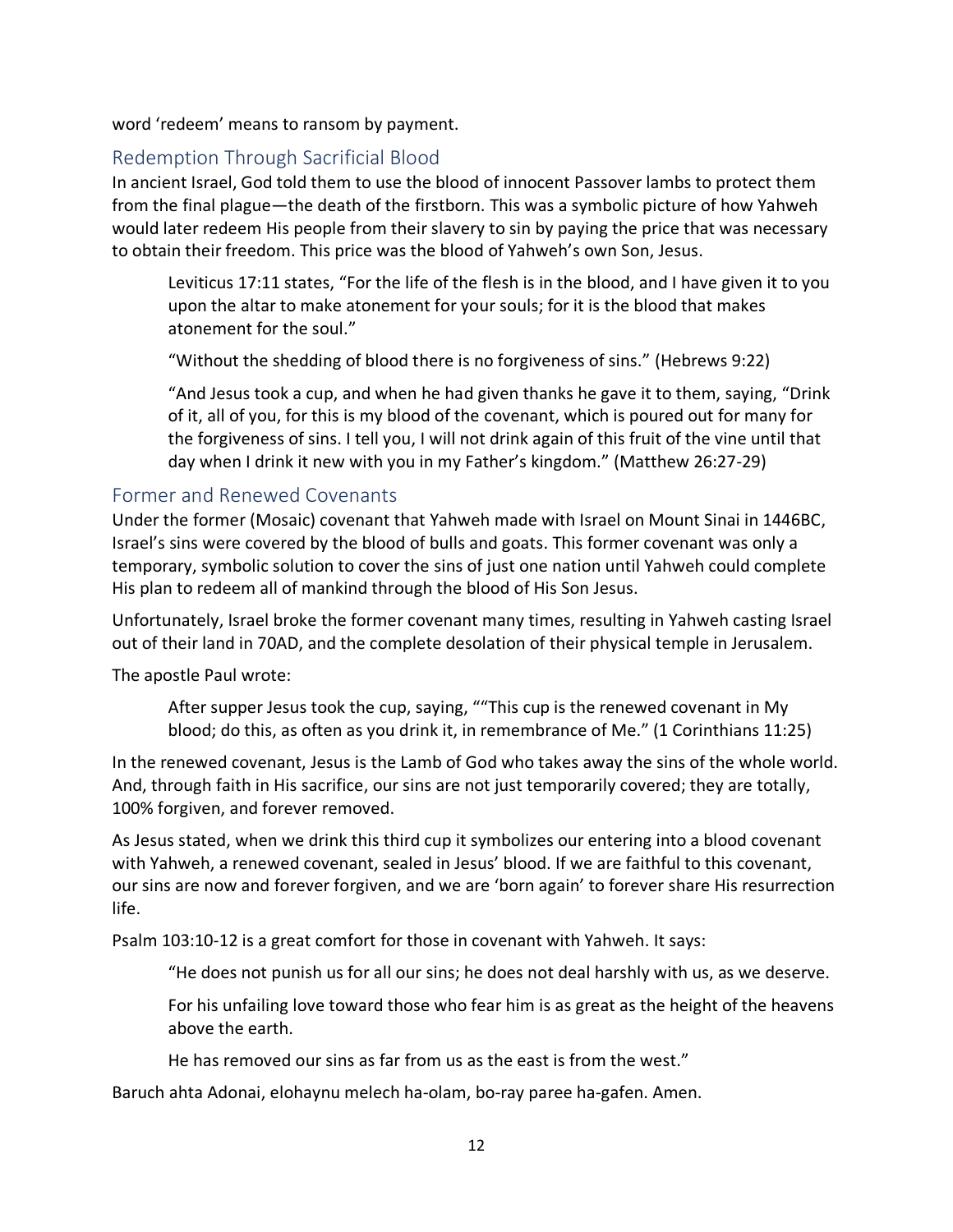All: "Blessed are You, O Lord our God, King of the universe, who created the fruit of the vine. Amen."

After reclining to the left, let's drink the Cup of Redemption.

Ransoming the Afikomen Where is the Afikomen?

Children, please search and find the missing part of the Afikomen and bring it to me.

Children find the hidden Afikomen, returning it to the Leader. The leader pays the child a redemption fee for the Afikomen. When the Afikomen was broken in two, this represented our Savior's death, when His body was broken for us.

Hiding the Afikomen represented His burial in the earth, hidden for three days. Reuniting the Afikomen with the original piece represents our Savior's resurrection.

> The leader removes the half-piece of matzah from the middle part of the Matzah Tash. He holds it up alongside the Afikomen piece to show them reunited as one, then returns both halves into the center part of the Matzah Tash.

Think of it—the three parts of the Matzah Tash represent our triune God—Father, Son, and Spirit—and now, this Trinity includes the glorified Son of God—a resurrected man!"

## Afikomen Communion

We'll now share the Afikomen.

"In his first letter to the Corinthians, the apostle Paul wrote…is not the bread that we break a participation in the body of Christ? Because there is one loaf, we who are many are one body; for we all partake [of](https://biblehub.com/greek/1537.htm) [the](https://biblehub.com/greek/3588.htm) one loaf." (1 Corinthians 10:17)

Before we share the Afikomen, which represents the resurrected body of our Savior, take a minute to think about your life. Is there any sin that you still struggle with? Do you have any physical or mental infirmities? Do you need emotional healing? No matter what your need is, our Father stands ready and able to deliver you, just as He delivered Israel long ago.

Jesus promised, "Ask and it shall be given to you; seek, and you will find; knock, and the door will be opened to you." (Matthew 7:7)

The leader gives a portion of the Afikomen to the head of each family, to distribute to each person. "And as they were eating, Jesus took the bread, gave thanks and broke it, and gave it to them, saying, "This is My body, given for you; do this in remembrance of Me." (Matthew 26:26, Luke 22:19)

Just as we all now share in eating part of the resurrected Afikomen, the spiritual reality is that Jesus' disciples all share His resurrection life.

"Let us eat the bread of communion."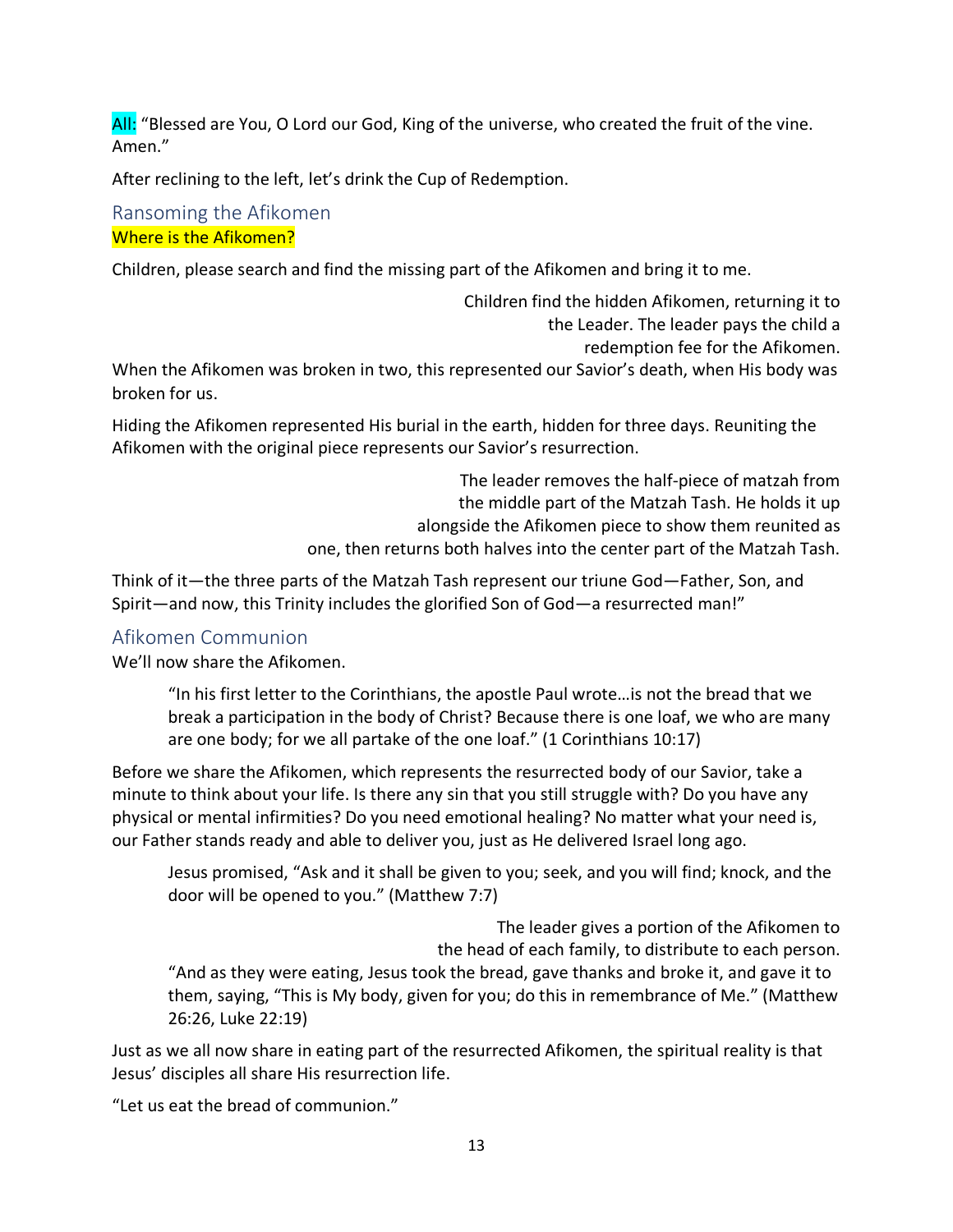# Calling Elijah

You've probably noticed there is an empty place at our table.

### Why is there an empty seat at your table?

This place is set for Elijah, who will come before Jesus' return in our future. About 400BC, the prophet Malachi wrote,

"Behold, I will send you Elijah the prophet before the coming of the great and awesome Day of Yahweh. And he will turn the hearts of the fathers to their children, and the hearts of the children to their fathers. Otherwise, I will come and strike the land with a curse." (Malachi 4:5-6)

Jesus said that John the Baptist partially fulfilled Malachi's prophecy when John announced Jesus' first coming, but after John's death Jesus told His disciples that "Elijah will indeed come, and he will restore all things." (Matthew 17:11)

So, in our future a man with the spirit of Elijah will come to herald Jesus' second coming. In His first coming Jesus came as a sacrificial Lamb. But, in His second coming our Messiah will return as the King of Kings and Lord of Lords.

Everyone, let's call for Elijah to come.

All: May the prophet Elijah come soon, in our lifetime. And let our Messiah's kingdom reign on the earth!

### The Fourth Cup – Praise

As our Seder draws to a close, let's prepare our cups to drink the final cup—the cup of praise.

This cup represents the fourth "I will," where Yahweh promised, "I will take you to Me for a people, and I will be your God."

## The Hallel

In a traditional Jewish Passover Seder, a hymn called "the Hallel" is sung. It's a compilation of verses from Psalms 113-118, and it's likely what Jesus and His disciples sang after the Last Supper.

The gospel of Matthew tells us,

"And when they had sung a hymn, they went out to the Mount of Olives." (Matthew 26:30)

Unfortunately, we no longer know which verses comprise this hymn, or its musical melody. But, the good news is, we now have something better.

# A New Song, in Heaven

About 60 years after Jesus defeated death itself, the apostle John received the "Revelation of Jesus Christ," which is commonly called the Book of Revelation—the last book in the Bible. This revelation includes the words of 'a new song' that the 24 Elders and millions of angels now sing to praise Yahweh and His immortal Son—the resurrected Lamb of God in heaven.

John's revelation gives us a current picture of the glorified Lamb of God as He exists today. It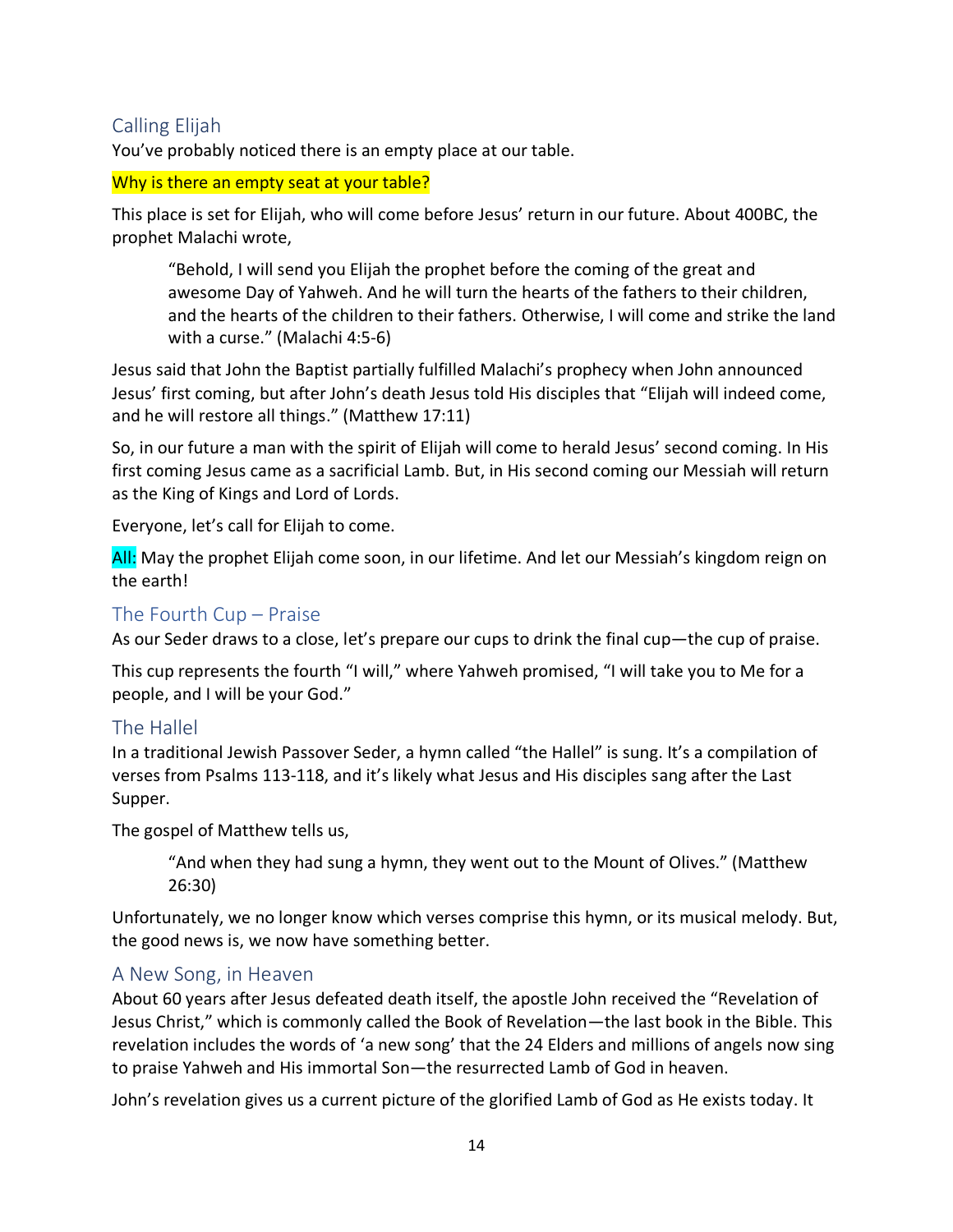also provides a valid and timely way to praise our God. It's how the elders and angels in heaven are worshiping Yahweh and Jesus right now.

The Bible passage below is from the Book of Revelation, from chapter 4 verse 8 through the end of chapter five.

Two disciples (left and right) will now read this passage responsively.

Left: Day after day and night after night they keep on saying, "Holy, Holy, Holy, is the Lord God, the Almighty, the one who always was, who is, and who is still to come."

Right: And whenever the living creatures give glory, honor, and thanks to the One seated on the throne who lives forever and ever, the twenty-four elders fall down before the One seated on the throne, and they worship Him who lives forever and ever. They cast their crowns before the throne, saying: "Worthy are You, our Lord and God, to receive glory and honor and power, for You created all things; by Your will they exist and came to be."

Left: "Then I saw in the right hand of Him who was seated on the throne a scroll written on both sides, sealed with seven seals.

Right: And I saw a mighty angel proclaiming with a loud voice, "Who is worthy to open the scroll and break its seals?"

Left: And no one in heaven or on earth or under the earth was able to open the scroll, or to look into it, and I began to weep loudly because no one was found worthy to open the scroll or to look into it.

Right: And one of the elders said to me, "Weep no more; behold, **the Lion of the tribe of Judah, the Root of David, has conquered**, so that he can open the scroll and its seven seals."

Left: And between the throne and the four living creatures and among the elders **I saw a Lamb standing, as though it had been slain**, with seven horns and with seven eyes, which are the seven spirits of God sent out into all the earth.

Right: And he went and took the scroll from the right hand of him who was seated on the throne.

Left: And when he had taken the scroll, the four living creatures and the twenty-four elders fell down before the Lamb, each holding a harp, and golden bowls full of incense, which are the prayers of the saints. And they sang a new song, with these words:

Right: "Worthy are you to take the scroll and to open its seals, for you were slain, and by your blood you ransomed people for God from every tribe and language and people and nation, and **you have made them a kingdom and priests to our God, and they shall reign on the earth.**"

Left: Then I looked again, and I heard the voices of thousands and millions of angels around the throne and of the living beings and the elders. And they sang in a mighty chorus:, "Worthy is the Lamb who was slain, to receive power and wealth and wisdom